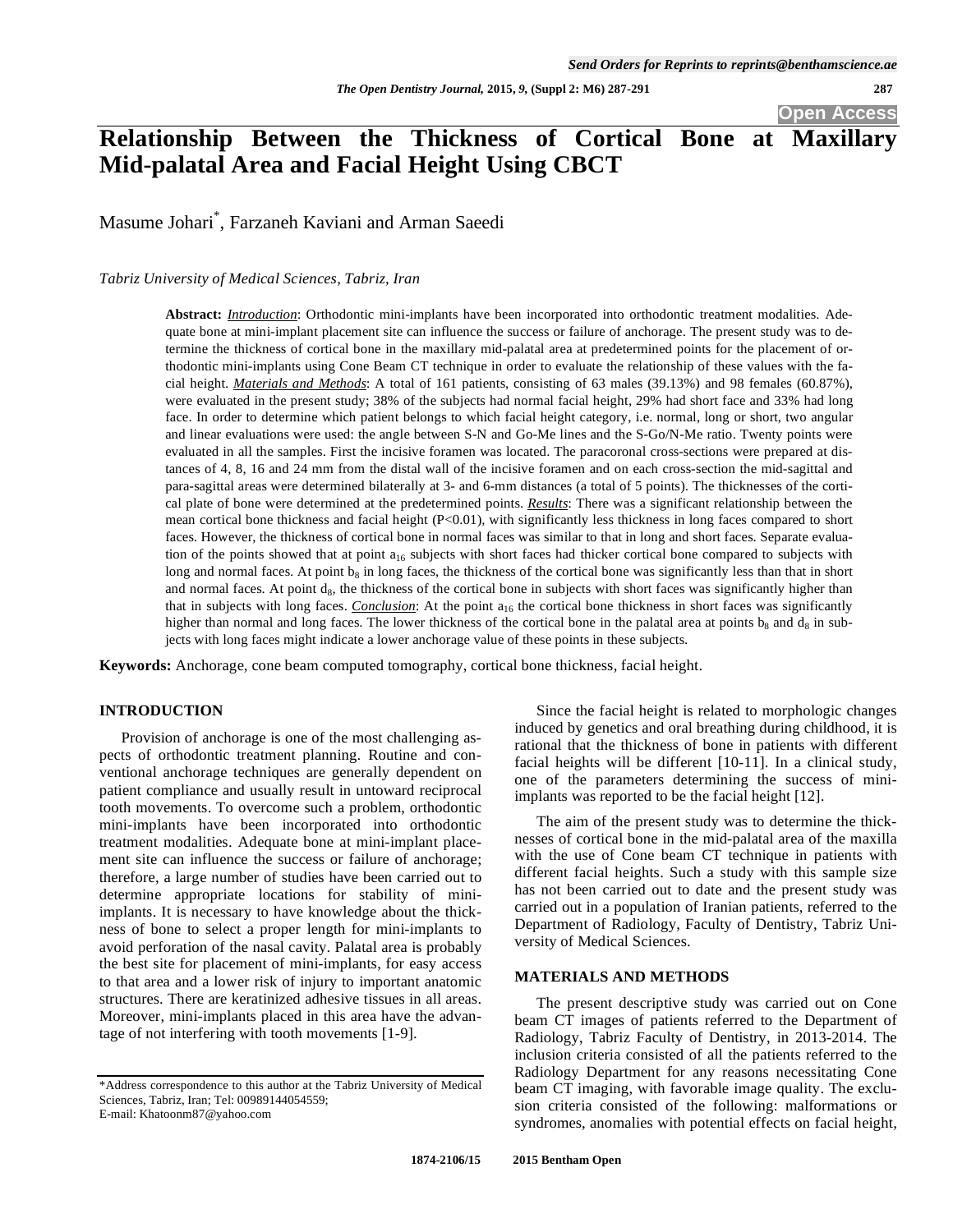#### **288** *The Open Dentistry Journal,* **2015***, Volume 9 Johari et al.*

systemic diseases, history of trauma and surgery of the study area, patients in the mixed dentition period and presence of impacted teeth in the palatal area.

The Cone beam CT images of all the subjects were taken using a NewTom VGI Cone beam CT unit with the following specifications:  $15\times15$ -cm field of view; 110 kVp, 1-20 mA, scan time  $= 18$  seconds and voxel size: 0.3 mm. Then the images were reconstructed with NNT viewer software. Twenty points were evaluated in all the samples (Fig. **1**).



**Fig. (1).** Reference points and lines for measuring the bone thicknesses.

First, the incisive foramen was located by placing the sagittal and axial views next to each other. The para-coronal cross-sections were prepared at 4-, 8-, 16- and 24-mm distances, respectively, from the posterior wall of the incisive foramen. On each cross-section, the mid-sagittal and parasagittal areas were determined bilaterally at 3- and 6-mm intervals (5 points on the whole) (Fig. **2**). At the predetermined areas the thicknesses of cortical bone were determined (Fig. **3**). All the measurements were made perpendicular to the tissue surface, in mm.

 $4 \text{ mm}$ 8 mm  $16 \text{ mm}$  $24 \text{ mm}$ 

**Fig. (2).** Reconstructed coronal cross-sections at 24-, 16-, 8- and 4 mm distances distal to the posterior wall of the incisive foramen.

The images were displayed on a 19-inch Philips LCD (liquid crystal display) monitor of a desktop computer, with a resolution of  $1024 \times 1024$  and 32-bit and visualized by an observer twice with an interval of 2 weeks in a windowless dimly lit room.



**Fig. (3).** A sample of measurements on each cross-section.

Patients' lateral views taken as a scout (Fig. **4** and Fig. **5**) were used to assign patients to normal, long and short face groups with the use of angular (the angle between Sella-Nasion and Gonion-Menton lines) and linear (the ratio of Sella-Gonion/Nasion-Menton) evaluations. In relation to linear evaluation, subjects in which the Sella-Gonion/ Nasion-Menton ratio was less than 61% were assigned to the long face group; subject with a ratio between 61 and 69 percent were assigned to the normal group; and subjects in which this ratio was over 69% were placed in the short face group. In relation to angular evaluation, subjects in which the angle between Sella-Nasion and Gonion-Menton lines was less than 27° were placed in the short face group; subjects with a degree between 27 and 37 were placed in the normal face group; and patients with a degree greater than 37° were placed in the long face group [13].



Fig. (4). Lateral scout view with it's angular measurements.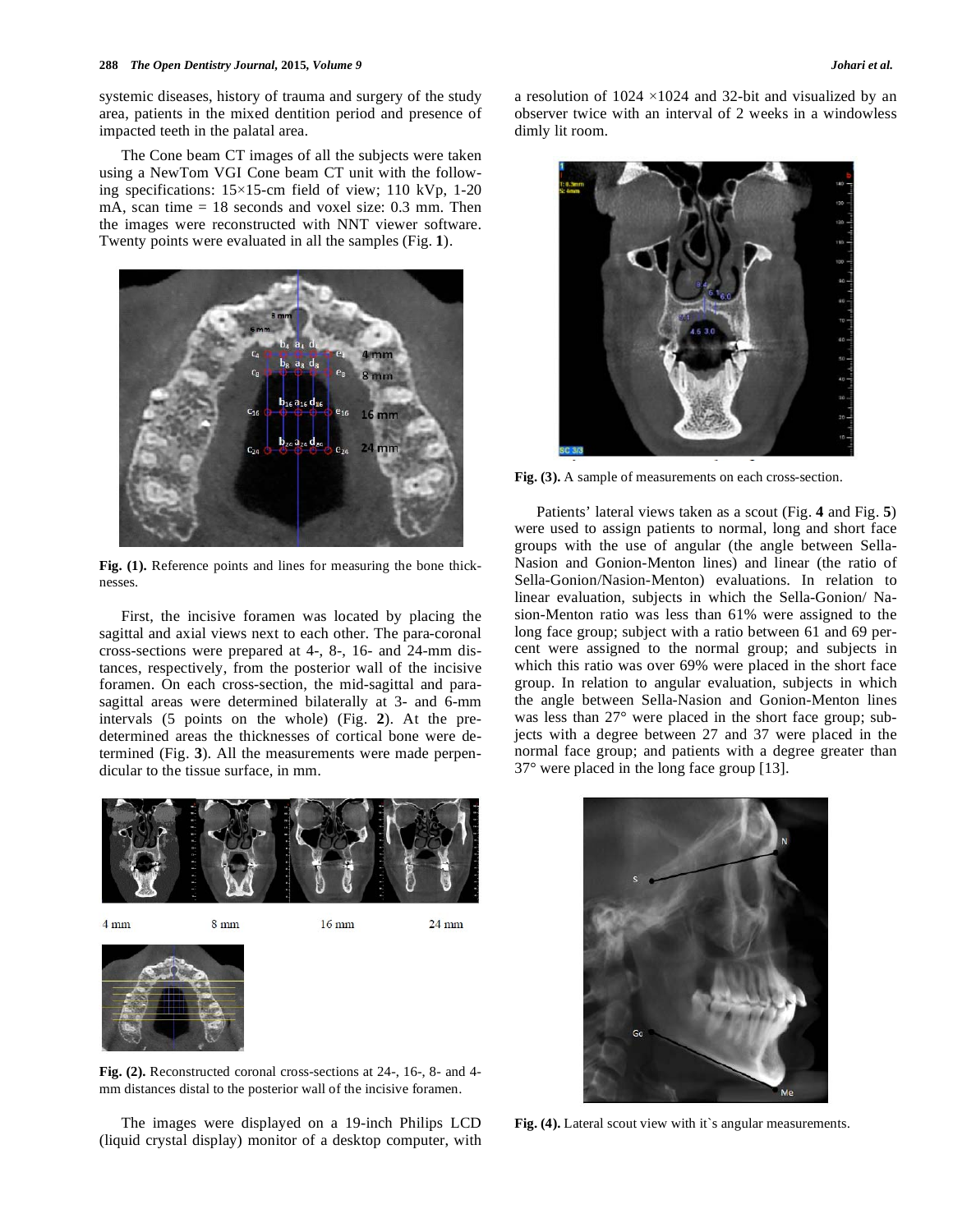

**Fig. (5).** Lateral scout view with it`s linear measurements.

Subjects who were placed in two different groups by the angular and linear evaluations were excluded from the study.

Statistical analysis were carried out with software SPSS 171-way analysis of variance was used for intergroup comparisons, and Tukey`s Honestly significant difference (HSD) tests was used for subgroup comparisons.

Cronbach's alpha was used to evaluate intra-group correlation to test the validity of the measurement tool. Cronbach's alpha was calculated for all the 20 points on palatal bone so that the reproducibility of measurements could be determined for evaluation of the accuracy of measurement tool. Alpha values greater than 0.75 indicate the validity of measurement tool, which was >0.75 in the present study for intra-group correlation, indicating that the measurement tool was adequately accurate for measurements (0.89).

### **RESULTS**

A total of 63 (39.13%) of the subjects were male and 98 (60.87%) were female. There was almost a uniform distribution of different facial heights, with 38% of the subjects with normal face, 29% with short face and 33% with long face.

In the present study, the thickness of cortical bone was determined at 20 points in 161 subjects. Table **1** presents the characteristics of cortical bone at the above-mentioned points.

At the point  $a_{16}$  the cortical bone thickness in short faces with a mean of 1.53 mm was significantly higher than normal and long faces (1.30 and 1.29 mm respectively).

In addition, based on the results of post hoc Tukey tests (Table **2**), There was no significant difference between long and normal faces. At point  $b_8$ , the cortical bone thickness, in long faces with a mean of 1.14 mm, was significantly less than that in short faces with a mean of 1.19 mm and in normal faces with a mean of 1.22 mm; however, the cortical bone thickness was similar in subjects with normal and short faces. At the point  $d_8$  the cortical bone thickness in long faces with a mean of 1.02 mm, was significantly less than that in short faces with the mean of 1.22 mm. But normal face group has not significant differences with two other facial height groups. In addition, Table **1** shows that cortical bone thickness (the mean of 20 points) was significant in terms of facial height  $(P<0.01)$ . Based on the results of Tukey test, the thickness with a mean of 1.12 in long faces was significantly less than that in short faces with a mean of 1.21; however, in normal faces with a mean of 1.17, the cortical bone thickness was similar to that in long and short faces.

#### **DISCUSSION**

Use of mini-screws has ever-increasingly been advocated in orthodontics in recent years. This type of anchorage has many advantages over conventional anchorage, including an increase in the range of orthodontic movements without application of force on other teeth, an easy scheme to produce force, a decrease in the need for patient's compliance and ease of placement and removal [5, 6].

Various factors influence the success of mini-implants, including anatomic factors, mini-implants design, oral hygiene, the technique used and the force applied; based on the results of various studies, cortical bone thickness has a specific effect on the success of mini-implants [13].

In the present study, Cone beam CT technique was used to evaluate the thickness and volume of palatal cortical bone. Cone beam CT provides high-resolution images with low radiation dose compared to the CT technique. Cone beam CT provides images of anatomic structures without any superimposition and these images can be used for secondary reconstructions (sagittal, coronal and para-coronal in 3 dimensional images) [14-18]. In the present study, cortical bone thickness was determined at 20 points in the palate and the relationship between cortical bone thickness at these points with the facial height was evaluated; only at 3 points a definite statistical relationship was established. There are few number of studies available on the relationship between cortical bone thickness and the facial height and none of these studies evaluated the relationship between the facial height and cortical bone thickness of maxillary palatal bone.

Ozdemir *et al.* [13] evaluated the mandibular buccal, maxillary buccal and the alveolar bone of maxillary palate and reported that in all the areas measured in low angle cases cortical bone thickness was clearly higher than that in high angle cases. Tsunori *et al.* [19] and of Masumoto *et al.* [20] carried out studies on Asian cadavers and reported a relationship between facial type and the thickness of mandibular cortical bone. They carried out measurements only in the mandible. The discrepancies between the results of different studies might be attributed to factor such as differences in racial traits, evaluations on live subjects or on dry skulls and differences in measurement points.

In the present study the thickness of the cortical bone in the palatal area was measured at 20 points using Cone beam CT technique, similar to other studies, because it is important to correctly and precisely determine cortical bone thickness for the success of mini-implants. Masumoto *et al.* [20] measured 10 points in the mandible and showed that some of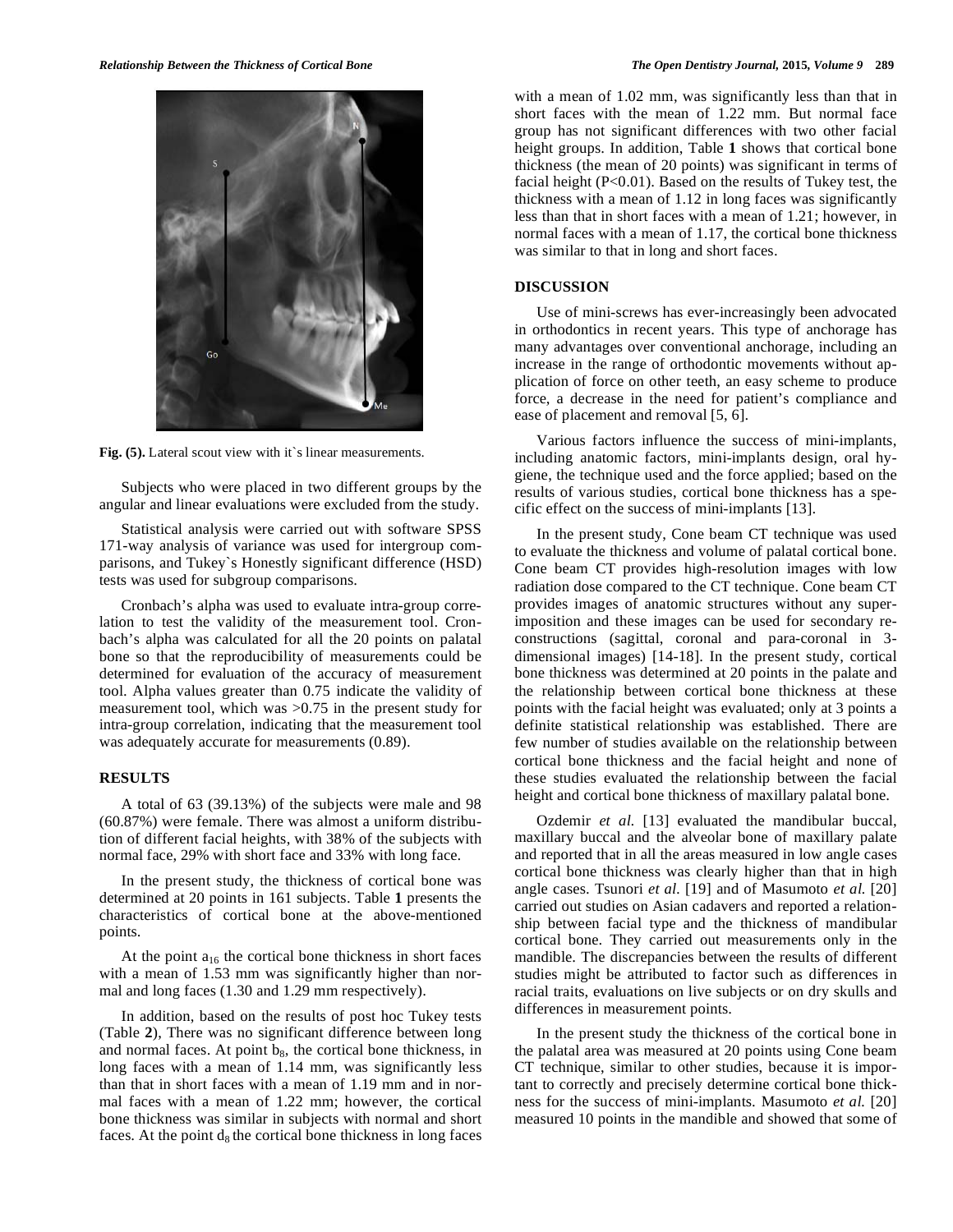|                         | <b>Normal</b>   | <b>Short</b>    | Long             | <b>ANOVA</b> |         |
|-------------------------|-----------------|-----------------|------------------|--------------|---------|
|                         | Mean± SD        | Mean± SD        | Mean± SD         | $\mathbf f$  | p value |
| $a_4$                   | $1.66 \pm 0.60$ | $1.66 \pm 0.54$ | $1.69 \pm 0.54$  | 0.07         | 0.93    |
| $a_8$                   | $1.39 \pm 0.45$ | $1.53 \pm 0.53$ | $1.31 \pm 0.38$  | 3.05         | 0.05    |
| $a_{16}$                | $1.3 \pm 0.43$  | $1.52 \pm 0.53$ | $1.29 \pm 0.45$  | 3.53         | 0.03    |
| $\mathbf{a}_{24}$       | $1.38 \pm 0.52$ | $1.36 \pm 0.43$ | $1.3 \pm 0.42$   | 0.43         | 0.65    |
| b <sub>4</sub>          | $1.46 \pm 0.48$ | $1.43 \pm 0.57$ | $1.33 \pm 0.40$  | 1.06         | 0.35    |
| $b_8$                   | $1.22 \pm 0.32$ | $1.19 \pm 0.33$ | $1.14 \pm 0.310$ | 3.24         | 0.041   |
| $b_{16}$                | $1.05 \pm 0.41$ | $1.17 \pm 0.41$ | $0.97 + 0.41$    | 2.86         | 0.06    |
| $b_{24}$                | $1.06 \pm 0.44$ | $1.14 \pm 0.41$ | $1.06 \pm 0.44$  | 0.61         | 0.55    |
| $\rm{c}_4$              | $1.57 \pm 0.54$ | $1.54 \pm 0.64$ | $1.51 \pm 0.52$  | 0.16         | 0.85    |
| $\mathrm{c}_8$          | $1.1 \pm 0.42$  | $1.06 \pm 0.41$ | $0.94 \pm 0.26$  | 2.99         | 0.05    |
| $C_{16}$                | $0.78 + 0.36$   | $0.83 \pm 0.36$ | $0.71 \pm 0.25$  | 1.74         | 0.18    |
| $\mathrm{C}_{24}$       | $0.67 \pm 0.30$ | $0.71 \pm 0.32$ | $0.65 \pm 0.27$  | 0.47         | 0.62    |
| $d_4$                   | $1.55 \pm 0.56$ | $1.52 \pm 0.60$ | $1.41 \pm 0.45$  | 0.92         | 0.40    |
| $d_8$                   | $1.13 \pm 0.40$ | $1.22 \pm 0.48$ | $1.02 \pm 0.34$  | 3.08         | 0.04    |
| $d_{16}$                | $1.04 \pm 0.37$ | $1.12 \pm 0.46$ | $0.96 \pm 0.31$  | 2.15         | 0.12    |
| $d_{24}$                | $1.08 \pm 0.45$ | $1.09 \pm 0.55$ | $1 \pm 0.33$     | 0.66         | 0.52    |
| $\mathbf{e}_4$          | $1.53 \pm 0.56$ | $1.53 \pm 0.58$ | $1.73 \pm 0.69$  | 1.86         | 0.16    |
| $\mathbf{e}_8$          | $1.02 \pm 0.38$ | $1.04 \pm 0.39$ | $1.04 \pm 0.36$  | 0.07         | 0.94    |
| $e_{16}$                | $0.79 \pm 0.37$ | $0.88 \pm 0.42$ | $0.71 \pm 0.29$  | 2.49         | 0.09    |
| $e_{24}$                | $0.67 \pm 0.29$ | $0.72 \pm 0.40$ | $0.65 \pm 0.27$  | 0.66         | 0.52    |
| Cortical bone thickness | $1.17 \pm 0.53$ | $1.21 \pm 0.55$ | $1.12 \pm 0.51$  | 7.548        | .001    |

**Table 1. Comparison of cortical bone thickness at the predetermined points in terms of facial height.** 

# **Table 2. The results of Tukey`s Honestly significant difference (HSD) tests to evaluate the groups at sample points.**

|                         | $\bf{(I)}$ | $(\mathbf{J})$ | p value |
|-------------------------|------------|----------------|---------|
|                         | Normal     | Long           | 0.733   |
| $a_{16}$                | Normal     | Short          | 0.029   |
|                         | Short      | Long           | 0.015   |
|                         | Normal     | Long           | 0.022   |
| $b_8$                   | Normal     | Short          | 0.134   |
|                         | Short      | Long           | 0.043   |
|                         | Normal     | Long           | 0.127   |
| $d_8$                   | Normal     | Short          | 0.295   |
|                         | Short      | Long           | 0.015   |
|                         | Normal     | Long           | 0.05    |
| Cortical bone thickness | Normal     | Short          | 0.20    |
|                         | Short      | Long           | < 0.001 |